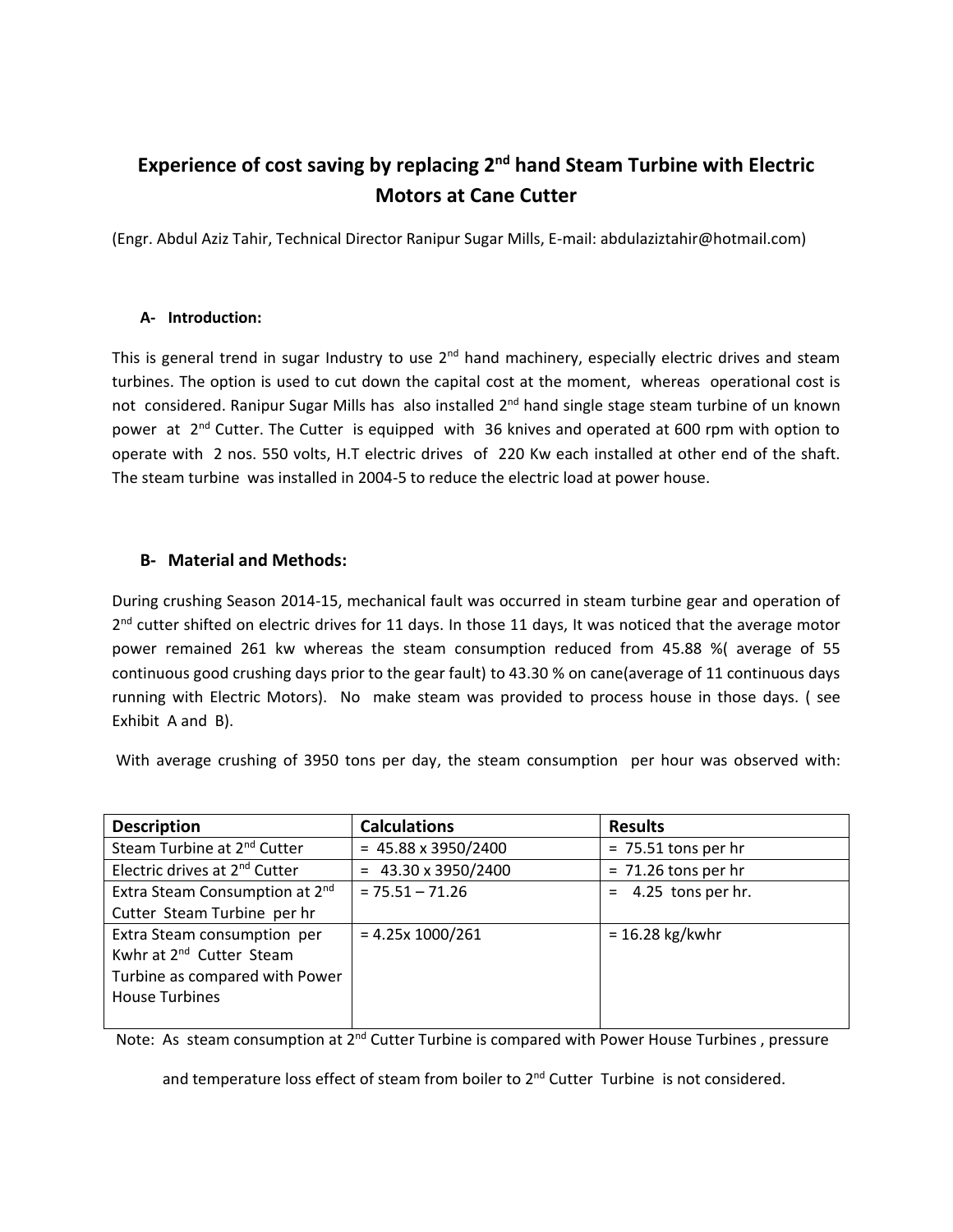### **C- Cost Saving with Electric Drives at 2nd Cutter:**

Considering consumption of 1 ton bagasse to generate 2 tons of 25 bar steam and bagasse sale price of Rs. 2300 per ton:

| Description                 | <b>Calculations</b>   | <b>Results</b>            |
|-----------------------------|-----------------------|---------------------------|
| Bagasse saving per day      | $=(4.25 \times 24)/2$ | $= 51.0$ Tons             |
| Cost saving per day         | $= 51.0 \times 2300$  | $=$ Rs. 117,300 per day   |
| Cost saving per ton of cane | $= 117300/3950$       | $=$ Rs.29.70 per ton cane |

#### **D- Discussion:**

During the period of 2<sup>nd</sup> Cutter operation with Electric Motors, the Power House load in average increased to 261 kw and process house demanded makeup steam for process requirements. No make steam was served to Process House but it was felt tough operation of process during those days.

#### **E- Recommendations:**

1-Cut off application of 2<sup>nd</sup> hand Single Stage Steam Turbines.

- 2- Use multistage efficient Steam Turbines if deem necessary.
- 3- For economy run, extend the Power House capacity and replace Steam Turbines with Electric Motors

at cane preparation and milling and ultimately switch over to high pressure Boiler operation with no

Steam Turbine other than of Power House .

4- Replace high steam consumption process house equipments with less steam consumption

equipments.

- 5- Increase multiple use of steam and vapours at process house.
- 6- Adopt secondary sources to cut off supply of 6 bar steam to process house.
- 7- Use automation and VFD where is applicable in the plant.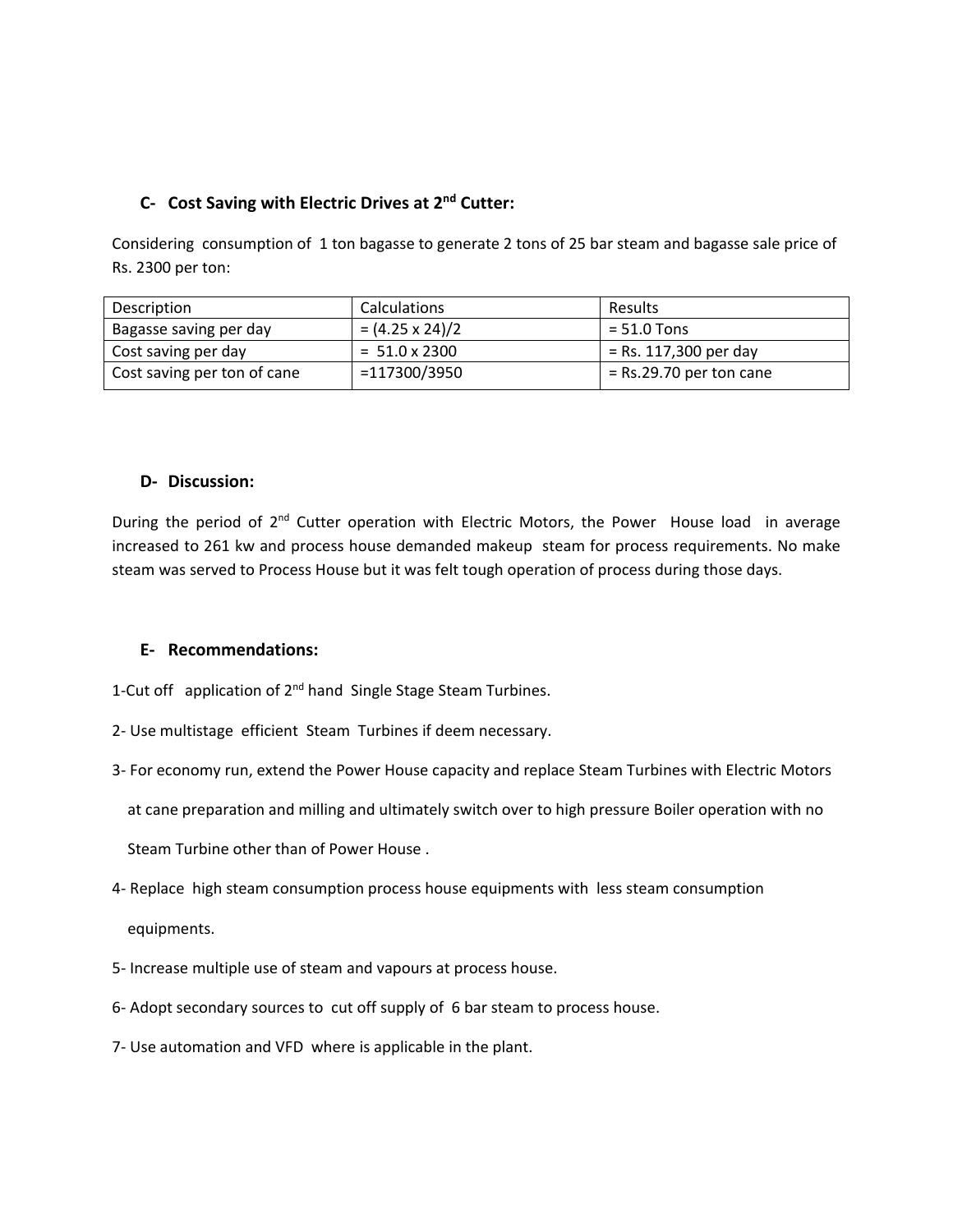### Exhibit- A

### Data Sheet of Steam Consumption including Steam Turbines at 2<sup>nd</sup> Cutter, Power House Load and Mill Stoppages

| <b>Date</b> | <b>Power House</b><br>Load, K.W/TCD | <b>Steam% Cane</b> | <b>Stoppage (Hrs)</b> | <b>Reason</b> |
|-------------|-------------------------------------|--------------------|-----------------------|---------------|
| 15/12/2014  | 18.504                              | 47.68              | <b>Nil</b>            |               |
| 16/12/2014  | 18.408                              | 49.27              | <b>Nil</b>            |               |
| 17/12/2014  | 18.408                              | 47.48              | <b>Nil</b>            |               |
| 18/12/2014  | 17.832                              | 46.29              | <b>Nil</b>            |               |
| 19/12/2014  | 17.448                              | 46.16              | <b>Nil</b>            |               |
| 20/12/2014  | 18.216                              | 46.02              | 0.40                  |               |
| 21/12/2014  | 16.896                              | 42.97              | <b>Nil</b>            |               |
| 22/12/2014  | 17.304                              | 44.72              | 0.10                  |               |
| 23/12/2014  | 17.184                              | 44.86              | <b>Nil</b>            |               |
| 24/12/2014  | 17.232                              | 44.12              | 0.10                  |               |
| 25/12/2014  | 18.12                               | 45.86              | 1.00                  |               |
| 26/12/2014  | 18.216                              | 46.46              | 0.45                  |               |
| 27/12/2014  | 17.04                               | 45.06              | <b>Nil</b>            |               |
| 28/12/2014  | 16.584                              | 43.03              | <b>Nil</b>            |               |
| 29/12/2014  | 16.920                              | 44.15              | <b>Nil</b>            |               |
| 30/12/2014  | 16.992                              | 43.31              | Nil                   |               |
| 31/12/2014  | 17.64                               | 45.88              | 2.30                  |               |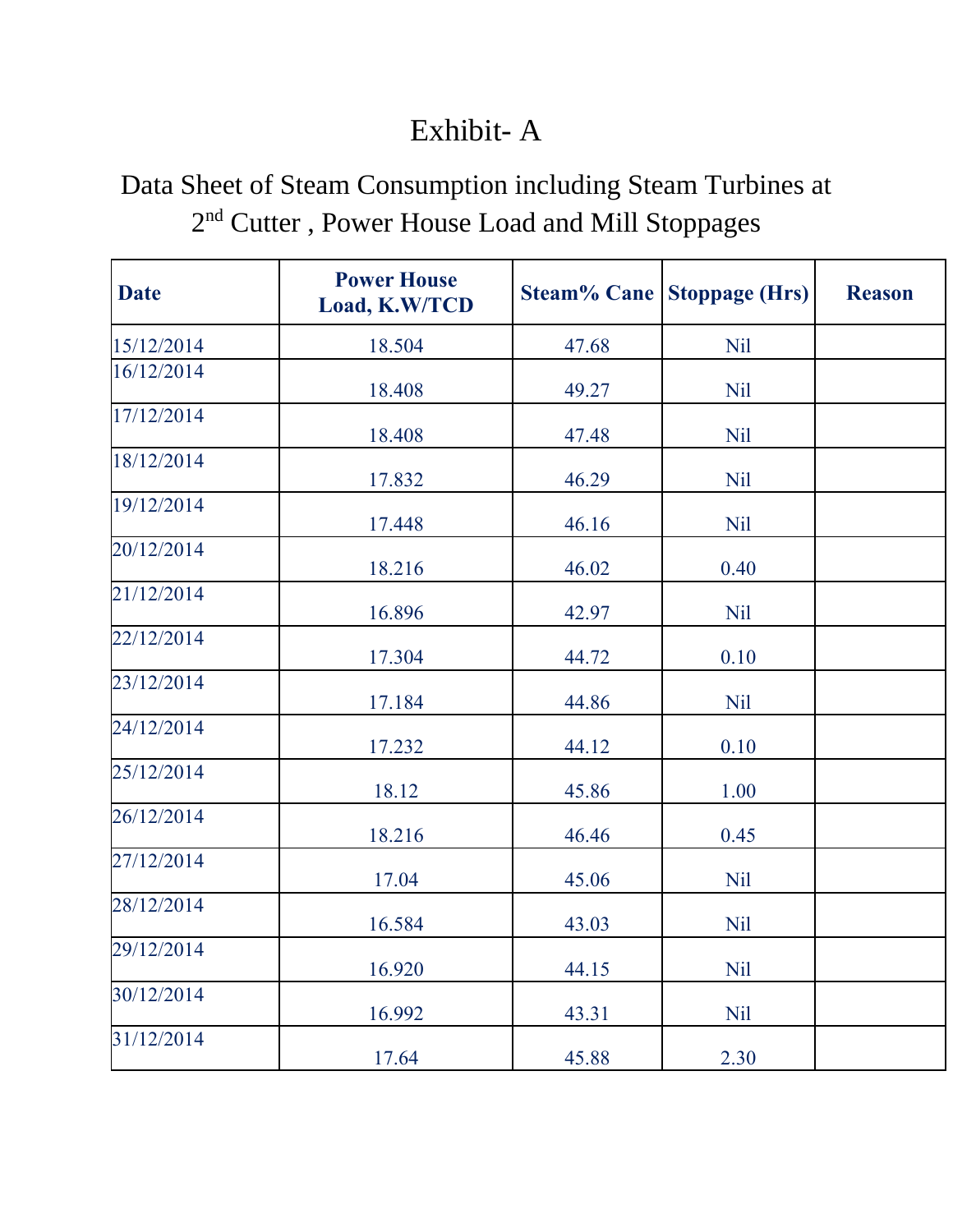# **Exhibit-A, continued**

| <b>Date</b> | <b>Power House Load</b><br><b>K.W/TCD</b> | <b>Steam% Cane</b> | <b>Stoppage (Hrs)</b> | <b>Reason</b> |
|-------------|-------------------------------------------|--------------------|-----------------------|---------------|
| 01/01/2015  | 16.548                                    | 42.57              | <b>Nil</b>            |               |
| 02/01/2015  | 18.744                                    | 42.51              | <b>Nil</b>            |               |
| 03/01/2015  | 16.368                                    | 41.86              | Nil                   |               |
| 04/01/2015  | 16.176                                    | 40.74              | Nil                   |               |
| 05/01/2015  | 16.368                                    | 40.82              | Nil                   |               |
| 06/01/2015  | 37.320                                    | 72.73              | 16.10                 | <b>Strike</b> |
| 07/01/2015  | No crushing                               |                    | 24.00                 | <b>Strike</b> |
| 08/01/2015  | No crushing                               |                    | 24.00                 | <b>Strike</b> |
| 09/01/2015  | No crushing                               |                    | 24.00                 | <b>Strike</b> |
| 10/01/2015  | No crushing                               |                    | 24.00                 | <b>Strike</b> |
| 11/01/2015  | No crushing                               |                    | 24.00                 | <b>Strike</b> |
| 12/01/2015  | 15.948                                    | 47.26              | 0.55                  |               |
| 13/01/2015  | 23.112                                    | 59.37              | 17.10                 | No Cane       |
| 14/01/2015  | 17.664                                    | 51.68              | 0.20                  |               |
| 15/01/2015  | 19.512                                    | 53.57              | 9.45                  | No Cane       |
| 16/01/2015  | 16.512                                    | 47.54              | 1.00                  |               |
| 17/01/2015  | 16.896                                    | 49.26              | 0.45                  |               |
| 18/01/2015  | 17.616                                    | 47.54              |                       |               |
| 19/01/2015  | 16.584                                    | 44.19              | Nil                   |               |
| 20/01/2015  | 17.880                                    | 48.14              | Nil                   |               |
| 21/01/2015  | 18.504                                    | 51.58              | Nil                   |               |
| 22/01/2015  | 18.504                                    | 48.51              | 0.55                  |               |
| 23/01/2015  | 18.000                                    | 47.41              | 1.25                  |               |
| 24/01/2015  | 18.264                                    | 48.18              | 1.30                  |               |
| 25/01/2015  | 16.776                                    | 45.11              | 0.30                  |               |
| 26/01/2015  | 17.448                                    | 45.41              | 0.10                  |               |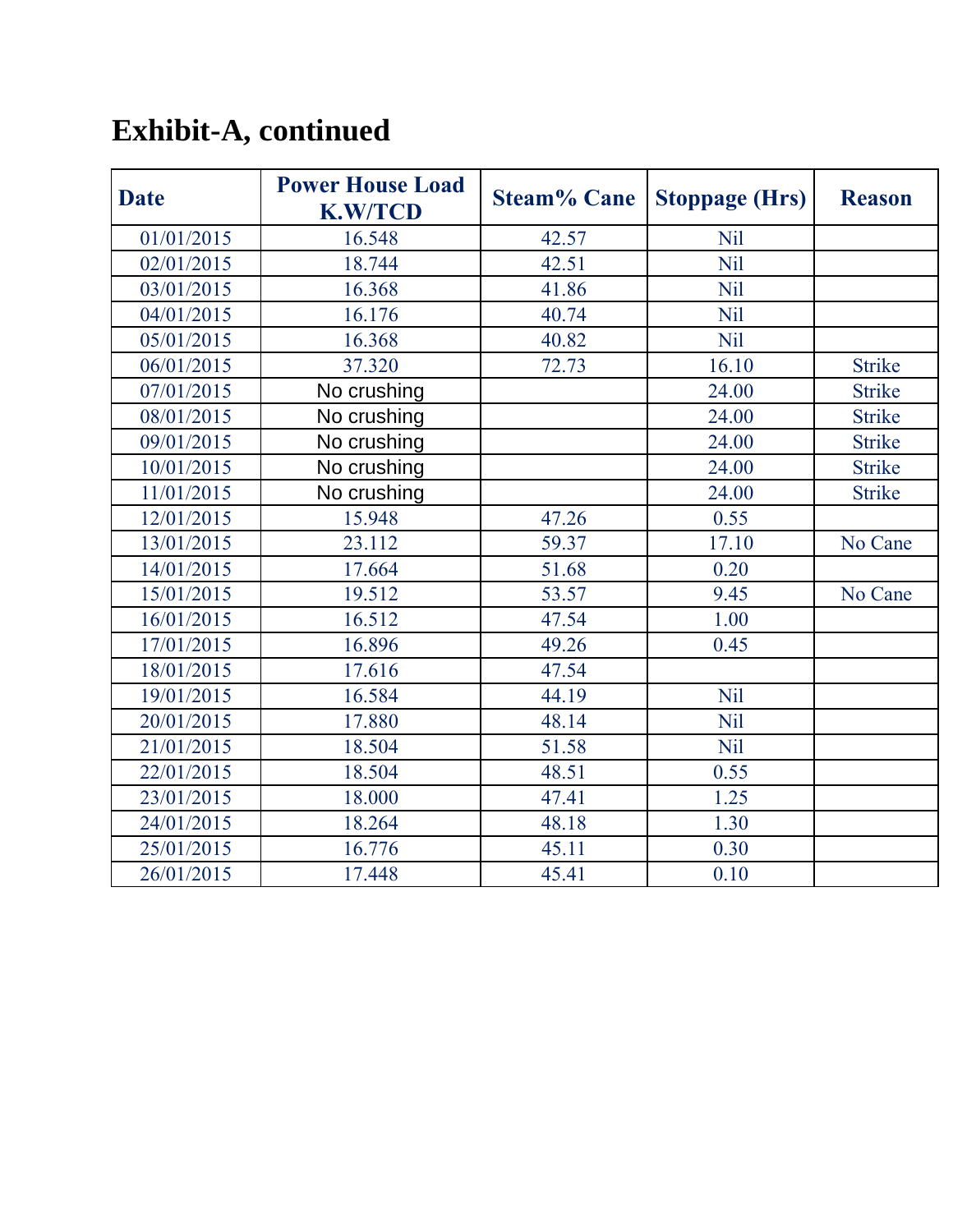| <b>Date</b>    | <b>Power House Load</b><br><b>K.W/TCD</b> | <b>Steam% Cane</b> | <b>Stoppage (Hrs)</b> | <b>Reason</b> |
|----------------|-------------------------------------------|--------------------|-----------------------|---------------|
| 27/01/2015     | 17.112                                    | 44.65              | Nil                   |               |
| 28/01/2015     | 17.56                                     | 41.25              | Nil                   |               |
| 29/01/2015     | 17.784                                    | 47.70              | 1.25                  |               |
| 30/01/2015     | 16.752                                    | 45.81              | <b>Nil</b>            |               |
| 31/01/2015     | 17.304                                    | 46.16              | 0.50                  |               |
| 01/02/2015     | 16.656                                    | 45.7               | 0.30                  |               |
| 02/02/2015     | 17.232                                    | 45.21              | <b>Nil</b>            |               |
| 03/02/2015     | 19.776                                    | 48.48              | 0.35                  |               |
| 04/02/2015     | 18.816                                    | 48.31              | <b>Nil</b>            |               |
| 05/02/2015     | 19.416                                    | 48.92              | <b>Nil</b>            |               |
| 06/02/2015     | 16.46                                     | 45.08              | <b>Nil</b>            |               |
| 07/02/2015     | 16.728                                    | 46.08              | <b>Nil</b>            |               |
| 08/02/2015     | 16.896                                    | 45.49              | <b>Nil</b>            |               |
| <b>Average</b> | 17.57                                     | 45.88              |                       |               |

## **Exhibit- A, continued**

**Note:- The crop days with more than 8 hrs Mill stoppage are not included in the average.**